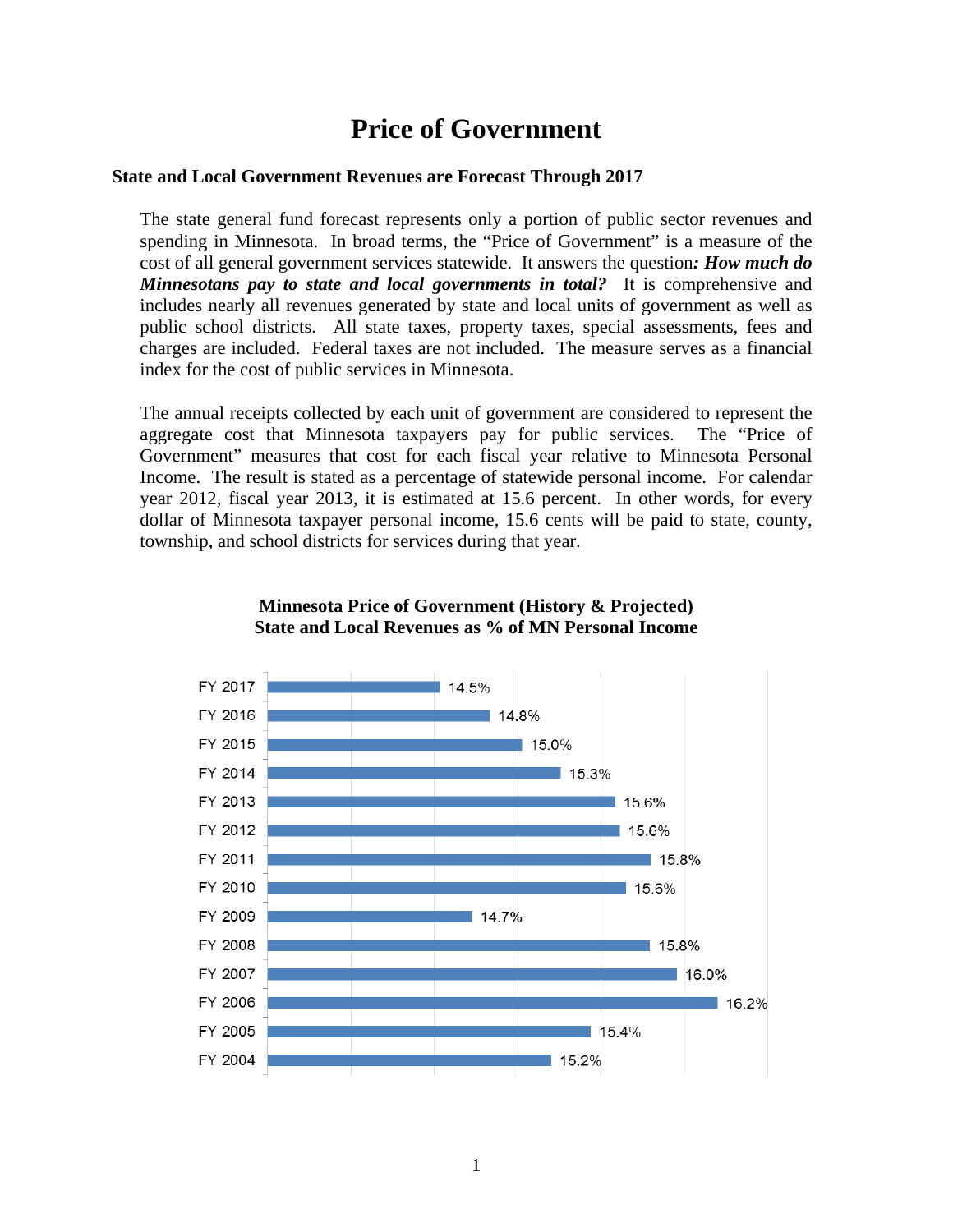Since the price of government focuses on revenues collected by the state, local governments and school districts, it is designed to be a performance measure for both taxpayers in general and policymakers during the budget development process.

The following table shows the revenues collected at each level of government, excluding federal grants and excluding intergovernmental revenues such as state aid to school districts, cities and counties. The results are called "own source" revenues and represent the taxes, fees and charges at each level of government.

|                                        | <b>Own Source Revenues</b> |                            |           |                            |  |
|----------------------------------------|----------------------------|----------------------------|-----------|----------------------------|--|
|                                        | $($$ in millions)          |                            |           |                            |  |
|                                        | <b>FY 2012</b>             | <b>Percent</b><br>of Total | FY 2013   | <b>Percent</b><br>of Total |  |
| <b>State Revenues</b>                  |                            |                            |           |                            |  |
| <b>Tax Revenues</b>                    | \$18,664                   |                            | \$19,571  |                            |  |
| <b>Non-Tax Revenues</b>                | 4,068                      |                            | 4,104     |                            |  |
| <b>Total State Revenues</b>            | 22,732                     | 61%                        | 23,675    | 61%                        |  |
| <b>Local Non-School Revenues</b>       |                            |                            |           |                            |  |
| <b>Tax Revenues</b>                    | 5,570                      |                            | 5,836     |                            |  |
| <b>Non-Tax Revenues</b>                | 5,935                      |                            | 6,130     |                            |  |
| <b>Total Local Non-School Rev</b>      | 11,508                     | 31%                        | 11,966    | 31%                        |  |
| <b>School District Revenues</b>        |                            |                            |           |                            |  |
| <b>Tax Revenues</b>                    | 2,170                      |                            | 2,270     |                            |  |
| <b>Non-Tax Revenues</b>                | <u>772</u>                 |                            | 785       |                            |  |
| <b>Total School District Revenues</b>  | 2,942                      | 8%                         | 3,055     | 8%                         |  |
| <b>Total Own Source Revenues</b>       | 37,182                     |                            | 38,696    |                            |  |
| <b>Minnesota Personal Income</b>       | \$238,166                  |                            | \$248,323 |                            |  |
| <b>Governmental Revenue as Percent</b> |                            |                            |           |                            |  |
| of Personal Income                     | 15.6%                      |                            | 15.6%     |                            |  |

In FY 2013, of all payments Minnesotans will make in taxes, fees and charges, the state will collect 61 percent. Counties, cities, and townships will collect about 31 percent, while school districts will collect about 8 percent. However, once intergovernmental aids are considered, the state will spend only 36 percent of the total while non-school local governments will spend 37 percent, and school districts will spend 27 percent.

A table showing price of government data follows. It includes major taxes and other revenue sources for FY 2004 through FY 2017 shown by level of government.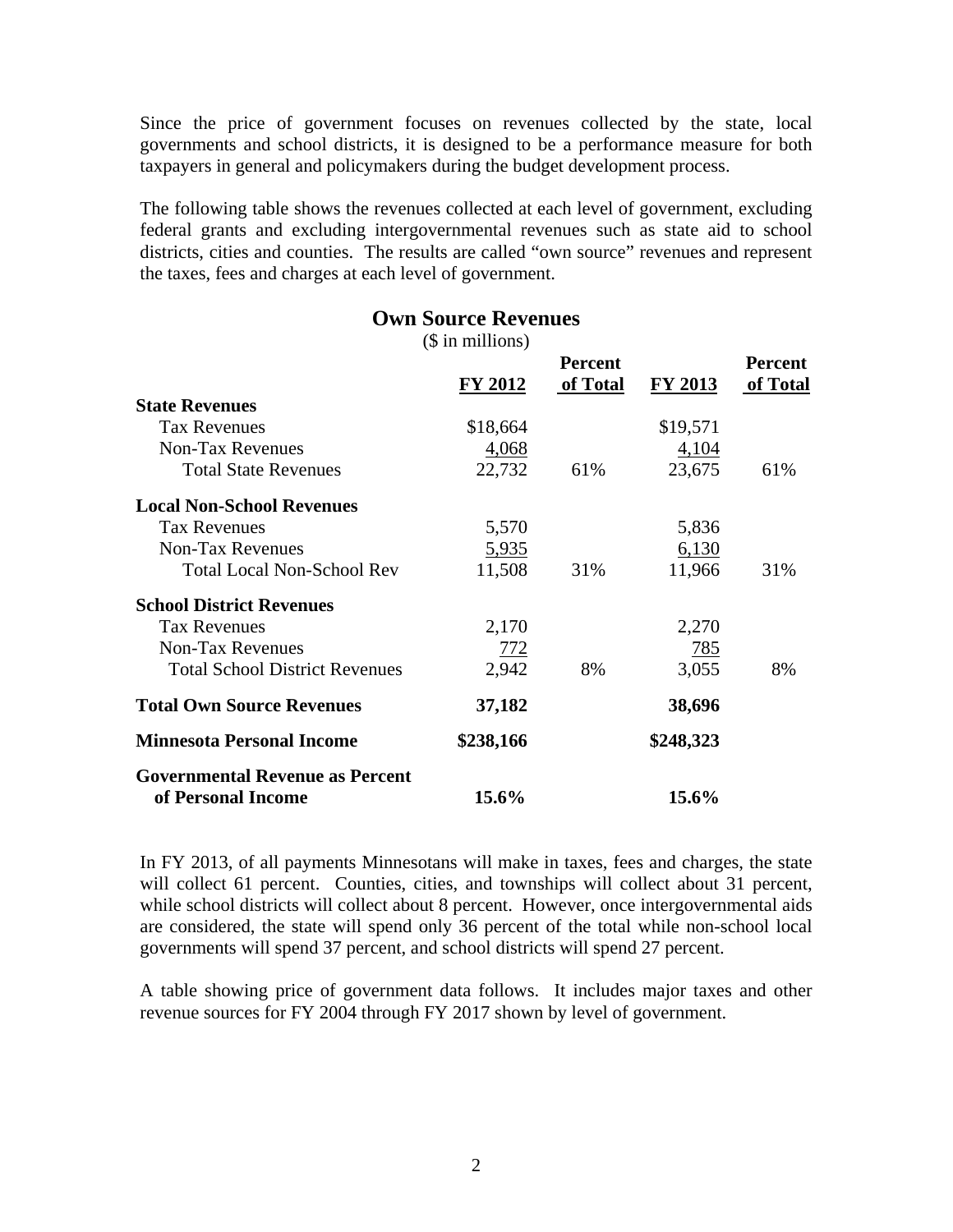#### **November 2012 Forecast Price of Government**

**State & Local Revenues, CY 2001-2016 as a Percent of Personal Income**

(\$ in Thousands)

|                                      | CY 2003        | CY 2004      | CY 2005    | CY 2006    | CY 2007    | CY 2008    | CY 2009    | CY 2010    | CY 201     | CY 2012    | CY 2013    | CY 2014    | CY 2015    | CY 2016    |
|--------------------------------------|----------------|--------------|------------|------------|------------|------------|------------|------------|------------|------------|------------|------------|------------|------------|
|                                      | <b>FY 2004</b> | FY 2005      | FY 2006    | FY 2007    | FY 2008    | FY 2009    | FY 2010    | FY 2011    | FY 2012    | FY 2013    | FY 2014    | FY 2015    | FY 2016    | FY 2017    |
| <b>State Revenues</b>                |                |              |            |            |            |            |            |            |            |            |            |            |            |            |
| Tax Revenues:                        |                |              |            |            |            |            |            |            |            |            |            |            |            |            |
| Individual Income Tax                | 5,709,584      | 6,341,164    | 6,862,953  | 7,230,855  | 7,759,209  | 6,988,235  | 6,530,958  | 7,529,204  | 7,972,461  | 8,520,700  | 8,507,600  | 8,928,800  | 9,640,600  | 10,022,400 |
| <b>General Sales Tax</b>             | 4,119,075      | 4,258,183    | 4,484,813  | 4,525,773  | 4,592,576  | 4,366,488  | 4,430,792  | 4,686,836  | 4.957.027  | 5,128,631  | 5,279,089  | 5,467,447  | 5,625,045  | 5,773,150  |
| Corporate Income Tax                 | 628,048        | 925,874      | 1,061,627  | 1,171,101  | 1,020,181  | 708,194    | 663,505    | 924,613    | 1,044,158  | 1,080,200  | 1,012,100  | 941,600    | 943,200    | 937,200    |
| Gasoline & Special Fuels Taxes       | 653,626        | 656,580      | 650,363    | 647,941    | 651,855    | 745,760    | 826,753    | 849,534    | 845,177    | 873,701    | 874,556    | 869,063    | 864,069    | 861,558    |
| Motor Vehicle License Tax            | 492,339        | 496,299      | 491,406    | 483,991    | 477,323    | 501,441    | 531,551    | 557,175    | 580,240    | 593,710    | 601,501    | 608,803    | 619,157    | 630,981    |
| Motor Vehicle Sales Tax              | 593,855        | 557,678      | 538,718    | 533,261    | 512,662    | 442,627    | 453,563    | 506,035    | 558,379    | 588,722    | 616,320    | 658,494    | 702,720    | 745,600    |
| Statewide Property Tax               | 599.622        | 610.874      | 631.279    | 665.744    | 704.246    | 729.373    | 766.831    | 766.926    | 799.333    | 816,701    | 831.484    | 844.996    | 862.592    | 881.930    |
| <b>Health Care Taxes</b>             | 266,804        | 410,014      | 440,980    | 467,410    | 481,608    | 516,792    | 525,153    | 546,903    | 484,278    | 497,860    | 520,371    | 556,723    | 597,461    | 639,819    |
| All Other Taxes                      | 1,330,247      | 1,274,399    | 1,528,458  | 1,373,816  | 1,339,263  | 1,333,019  | 1,327,011  | 1,358,831  | 1,422,916  | 1,470,353  | 1,554,646  | 1,613,491  | 1,642,247  | 1,669,971  |
| Subtotal - State Taxes               | 14,393,200     | 15,531,065   | 16,690,597 | 17,099,892 | 17,538,923 | 16,331,929 | 16,056,117 | 17,726,057 | 18,663,969 | 19,570,578 | 19,797,667 | 20,489,417 | 21,497,091 | 22,162,609 |
| Non-Tax Revenues:                    |                |              |            |            |            |            |            |            |            |            |            |            |            |            |
| Fees & Charges                       | 861,625        | 892,486      | 1,268,418  | 1,177,089  | 1.220.266  | 1.228.610  | 1,265,434  | 1,285,126  | 1,248,298  | 1,221,077  | 1,220,067  | 1,240,393  | 1,235,644  | 1,222,638  |
| <b>Investment Earnings</b>           | 86,107         | 97,660       | 185,763    | 264,747    | 253,303    | 171,748    | 75,683     | 68,572     | 69,059     | 81,182     | 76,379     | 82,684     | 103,995    | 130,824    |
|                                      |                |              |            |            |            |            |            |            |            |            |            |            |            |            |
| Post-Secondary Tuition               | 876,000        | 952,785      | 1,061,327  | 1,150,022  | 1,221,500  | 1,307,918  | 1,447,977  | 1,598,637  | 1,630,000  | 1.679.000  | 1.704.500  | 1,731,500  | 1,731,500  | 1,731,500  |
| <b>Tobacco Settlements</b>           | 168,467        | 175,488      | 180,790    | 183,911    | 184,411    | 179,854    | 168,297    | 169,375    | 166,861    | 160,487    | 156,472    | 154,079    | 151,320    | 148,319    |
| All Other Resources                  | 484,192        | 480,689      | 569,495    | 474,762    | 533,964    | 701,676    | 760,955    | 777,684    | 954,167    | 961,961    | 799,447    | 804,113    | 785,110    | 779,884    |
| Subtotal - State Non Tax Revenues    | 2,476,39       | 2,599,108    | 3,265,793  | 3,250,531  | 3,413,444  | 3,589,806  | 3,718,346  | 3,899,394  | 4,068,385  | 4,103,707  | 3,956,865  | 4,012,769  | 4,007,569  | 4,013,165  |
| Subtotal - State Own Source Revenues | 16,869,59      | 18,130,173   | 19,956,390 | 20,350,423 | 20,952,367 | 19,921,735 | 19,774,463 | 21,625,451 | 22,732,354 | 23,674,285 | 23,754,532 | 24,502,186 | 25,504,660 | 26,175,774 |
| <b>Federal Grants</b>                | 5,934,455      | 6,037,741    | 6,056,552  | 6,531,710  | 6,781,953  | 8,031,181  | 9,725,606  | 9,756,757  | 8,497,193  | 9,048,221  | 9,684,627  | 10,459,087 | 10,486,928 | 10,624,604 |
| <b>TOTAL STATE REVENUES</b>          | 22.804.046     | 24, 167, 914 | 26.012.942 | 26,882,133 | 27,734,320 | 27.952.916 | 29,500,069 | 31,382,208 | 31,229,547 | 32.722.506 | 33,439,159 | 34,961,273 | 35,991,588 | 36,800,378 |
| <b>Local Non-School Revenues</b>     |                |              |            |            |            |            |            |            |            |            |            |            |            |            |
|                                      |                |              |            |            |            |            |            |            |            |            |            |            |            |            |
| Tax Revenues:                        |                |              |            |            |            |            |            |            |            |            |            |            |            |            |
| <b>Property Tax</b>                  | 3.286.132      | 3.487.467    | 3.712.295  | 3.998.439  | 4,325,031  | 4.663.982  | 4.896.614  | 4.993.286  | 5.078.606  | 5.321.888  | 5.403.265  | 5,529,133  | 5,672,351  | 5,833,705  |
| Sales Tax                            | 109,805        | 124,986      | 132,799    | 142,405    | 181,214    | 234,312    | 281,459    | 294,897    | 315,752    | 331.912    | 343.636    | 355,557    | 366,849    | 376,816    |
| <b>Other Taxes</b>                   | 139,909        | 138,270      | 161,507    | 164,631    | 148,454    | 186,030    | 186,593    | 172,002    | 175,844    | 182,197    | 184,946    | 189,248    | 193,875    | 198,898    |
| Subtotal - Local Taxes               | 3,535,846      | 3,750,723    | 4,006,601  | 4,305,475  | 4,654,699  | 5,084,324  | 5,364,666  | 5,460,185  | 5,570,202  | 5,835,997  | 5,931,847  | 6,073,938  | 6,233,075  | 6,409,419  |
| Non-Tax Revenues:                    |                |              |            |            |            |            |            |            |            |            |            |            |            |            |
| Special Assessments                  | 326,123        | 337,068      | 344,394    | 341.531    | 345.448    | 329.666    | 344.332    | 347,810    | 364.395    | 376.373    | 387.639    | 400,591    | 414,512    | 429,611    |
| <b>Licenses and Permits</b>          | 175,918        | 193,546      | 199,330    | 197,952    | 180,199    | 168,677    | 151,194    | 157,639    | 165,709    | 171,317    | 176,610    | 182,702    | 189,262    | 196,389    |
| <b>Charges for Services</b>          | 1,055,651      | 1,192,728    | 1,075,780  | 1,089,702  | 1,166,288  | 1,105,485  | 1,122,285  | 1,110,473  | 1,133,313  | 1,165,660  | 1,195,783  | 1,230,678  | 1,268,233  | 1,309,041  |
| <b>Investment Earnings</b>           | 152,660        | 162,378      | 224,633    | 380,413    | 489,121    | 359,674    | 178,693    | 143,816    | 146,092    | 153,396    | 161.066    | 172,341    | 184,404    | 197,313    |
| Selected Enterprise Revenues         | 2,695,742      | 2,838,441    | 2,943,018  | 3,214,027  | 3,294,338  | 3,425,271  | 3,468,110  | 3,432,935  | 3,601,528  | 3,718,319  | 3,827,427  | 3,953,550  | 4,089,264  | 4,236,685  |
| Miscellaneous Revenues               | 464,994        | 492,958      | 498,821    | 506,124    | 531,468    | 463,039    | 615,737    | 513,165    | 527,278    | 544,643    | 561,050    | 579,838    | 600,008    | 621,850    |
| Subtotal - Local Non Tax Revenues    | 4,871,088      | 5,217,119    | 5,285,976  | 5,729,749  | 6,006,862  | 5,851,812  | 5,880,351  | 5,705,838  | 5,938,315  | 6,129,708  | 6,309,575  | 6,519,700  | 6,745,683  | 6,990,889  |
|                                      |                |              |            |            |            |            |            |            |            |            |            |            |            |            |
| Subtotal - Local Own Source Revenues | 8,406,934      | 8,967,842    | 9,292,577  | 10,035,224 | 10,661,561 | 10,936,136 | 11,245,017 | 11,166,023 | 11,508,517 | 11,965,705 | 12,241,422 | 12,593,638 | 12,978,758 | 13,400,308 |
| Intergovernmental Revenue:           |                |              |            |            |            |            |            |            |            |            |            |            |            |            |
| State Aid                            | 2,632,590      | 2,475,904    | 2,570,258  | 2,701,489  | 2,765,824  | 2.494.934  | 2,587,881  | 2,500,315  | 2,519,334  | 2,436,331  | 2,459,021  | 2,474,455  | 2,491,791  | 2,509,736  |
| Local Aid                            | 178.908        | 214,384      | 203,588    | 239,302    | 457,236    | 541.921    | 340,912    | 307,927    | 313,073    | 313,073    | 313,073    | 313,073    | 313,073    | 313,073    |
| <b>Federal Aid</b>                   | 675,464        | 667,368      | 731,744    | 779,073    | 795,978    | 1,004,511  | 1,077,804  | 1,218,445  | 1,194,054  | 1,195,735  | 1,187,009  | 1,179,955  | 1,179,955  | 1,179,955  |
| Subtotal - Intergovernmental Revenue | 3,486,962      | 3,357,656    | 3,505,590  | 3,719,864  | 4,019,038  | 4,041,366  | 4,006,597  | 4,026,687  | 4,026,461  | 3,945,139  | 3,959,103  | 3,967,483  | 3,984,819  | 4,002,764  |
| TOTAL LOCAL NON-SCHOOL REVENUES      | 11,893,896     | 12,325,498   | 12,798,167 | 13,755,088 | 14,680,599 | 14,977,502 | 15,251,614 | 15,192,710 | 15,534,978 | 15,910,844 | 16,200,525 | 16,561,121 | 16,963,577 | 17,403,072 |